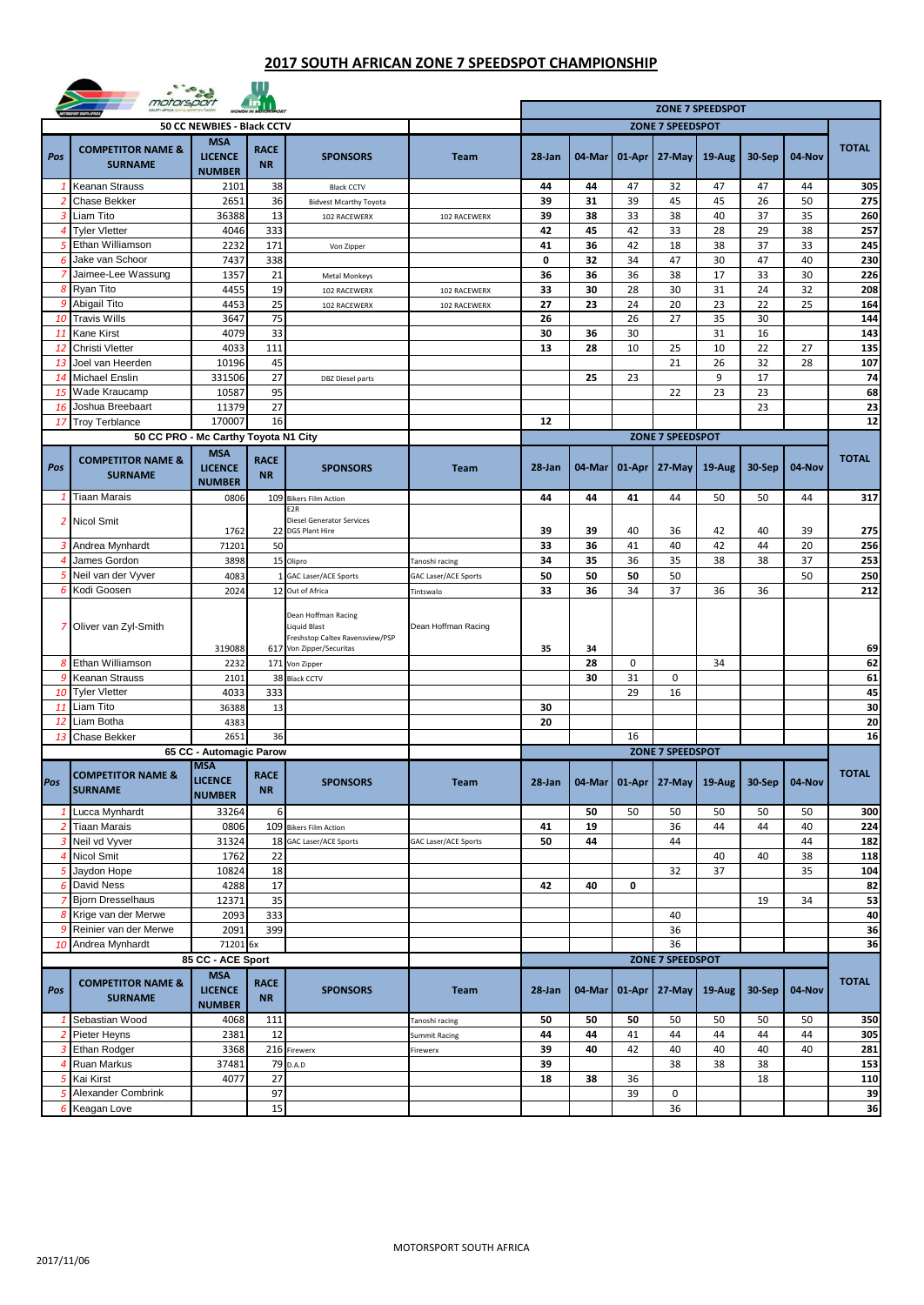|                |                                                   | PRO MINI - Droomers Yamaha<br><b>ZONE 7 SPEEDSPOT</b> |                          |                                                                                                               |                       |        |                         |        |                         |             |          |             |              |
|----------------|---------------------------------------------------|-------------------------------------------------------|--------------------------|---------------------------------------------------------------------------------------------------------------|-----------------------|--------|-------------------------|--------|-------------------------|-------------|----------|-------------|--------------|
| Pos            | <b>COMPETITOR NAME &amp;</b><br><b>SURNAME</b>    | <b>MSA</b><br><b>LICENCE</b><br><b>NUMBER</b>         | <b>RACE</b><br><b>NR</b> | <b>SPONSORS</b>                                                                                               | <b>Team</b>           | 28-Jan | 04-Mar                  | 01-Apr | 27-May                  | 19-Aug      | 30-Sep   | 04-Nov      | <b>TOTAL</b> |
| -1             | <b>Chris Erasmus</b>                              | 2055                                                  | 95                       |                                                                                                               | Tanoshi racing        | 50     | 45                      | 50     | 50                      | 50          | 44       | 44          | 333          |
| $\overline{2}$ | Ethan Hoffman                                     | 2846                                                  | 292                      | Thor                                                                                                          | Dean Hoffman Racing   | 42     | 47                      | 44     | 44                      | 42          |          | 50          | 269          |
| 3              | Josh de Hutton                                    | 4285                                                  | 40                       | GAC Laser/ACE Sports                                                                                          | GAC Laser/ACE Sports  | 39     | 42                      | 40     | 17                      | 42          | 50       |             | 230          |
|                | 4 Sebastian Wood                                  | 4068                                                  | 111                      |                                                                                                               | Tanoshi racing        |        | 37                      | 36     | 38                      | 38          | 40       | 39          | 228          |
| 5              | <b>Calum Marriot</b>                              | 2432                                                  |                          | 22 Dean Hoffman Racing                                                                                        | Dean Hoffman Racing   | 41     | 37                      | 38     | 40                      |             |          |             | 156          |
|                | 6 Lucca Mynhardt                                  | 33264                                                 | 6                        |                                                                                                               |                       |        |                         |        |                         |             | 38       | 39          | 77           |
|                | 7 Pieter Heyns                                    | 2381                                                  | 12                       |                                                                                                               | <b>Summit Racing</b>  |        | 0                       |        | 36                      | $\mathbf 0$ | $\Omega$ | $\mathbf 0$ | 36           |
|                | 125 HIGH SCHOOL - Florstore OnTrend Summit Racing |                                                       |                          |                                                                                                               |                       |        |                         |        | <b>ZONE 7 SPEEDSPOT</b> |             |          |             |              |
| Pos            | <b>COMPETITOR NAME &amp;</b><br><b>SURNAME</b>    | <b>MSA</b><br><b>LICENCE</b><br><b>NUMBER</b>         | <b>RACE</b><br><b>NR</b> | <b>SPONSORS</b>                                                                                               | <b>Team</b>           | 28-Jan | $04$ -Mar               | 01-Apr | 27-May                  | 19-Aug      | 30-Sep   | 04-Nov      | <b>TOTAL</b> |
|                | 1 Travis Goosen                                   |                                                       |                          | Tintswalo<br>Out of Africa                                                                                    |                       |        |                         |        |                         |             |          |             |              |
|                |                                                   | 2022                                                  |                          | 384 Helderberg Yamaha                                                                                         | Tintswalo             | 33     | 38                      | 45     | 47                      | 45          | 37       | 38          | 283          |
|                | 2 Brett Roberts                                   | 3862                                                  |                          | 202 Lights by Linea                                                                                           | ights by Linea PRO MX | 38     | 34                      | 42     | 44                      | 45          | 40       | 47          | 290          |
|                | 3 Arnu Saaiman                                    | 1787                                                  | 50                       |                                                                                                               | Dean Hoffman Racing   | 35     | 35                      | 37     | 39                      | 37          | 44       | 40          | 267          |
|                | 4 Brandan Botha                                   | 2391                                                  |                          | 40 GO MX                                                                                                      | 102 Racewerx          | 20     | 38                      | 44     | 42                      | 34          | 37       | 33          | 248          |
|                | 5 Nathan Victor                                   | 1608                                                  |                          | <b>Florstore OnTrend</b><br><b>Recked Industries</b><br>Oak Talon<br>Tiletoria<br>17 Inhouse Brand Architects | <b>Summit Racing</b>  | 42     | 42                      |        | $\mathbf 0$             | 44          | 50       | 47          | 225          |
|                | 6 Roy Van Niekerk                                 | 30062                                                 | 223                      | <b>Summit Racing</b>                                                                                          | <b>Summit Racing</b>  | 30     | 33                      | 38     | 36                      |             | 28       | 35          | 200          |
|                | 7 Alex Hintenhaus                                 | 3896                                                  | 42                       |                                                                                                               |                       | 23     | 23                      | 29     | 32                      | 29          | 29       | 28          | 193          |
|                | 8 Josh Geringer                                   | 1799                                                  | 37                       |                                                                                                               |                       | 27     | 26                      | 31     | $\mathbf 0$             |             | 34       | 33          | 183          |
|                | 9 Troy Sullivan                                   | 1426                                                  | 153                      |                                                                                                               | Flatline              | 35     | 30                      | 34     |                         | 32<br>37    |          |             | 136          |
|                | 10 Justin Sangster                                | 1726                                                  | 51                       | <b>BLAST</b><br>Dean Hoffman Racing<br>CPR/Securitas SA<br><b>THOR</b>                                        | Dean Hoffman Racing   | 50     | 50                      | 18     |                         |             |          |             | 118          |
| 11             | <b>Matthew Ness</b>                               | 4290                                                  | 757                      |                                                                                                               |                       | 32     | 25                      |        | 34                      |             |          |             | 91           |
| 12             | <b>Calum Marriot</b>                              | 2432                                                  |                          | 22 Dean Hoffman Racing                                                                                        | Dean Hoffman Racing   |        |                         |        |                         | 15          | 32       | 31          | 78           |
| 13             | Ingo Dresselhaus                                  | 3753                                                  | 53                       |                                                                                                               |                       |        |                         |        |                         |             | 27       | 26          | 53           |
| 14             | Corne Horn                                        | 319111                                                |                          | 77 INEXMA                                                                                                     |                       |        | 30                      |        |                         |             |          |             | 30           |
| 15             | Aiden Rodgers                                     | 3366                                                  | 217                      | Firewerx                                                                                                      | Firewerx              | 28     |                         |        |                         |             |          |             | 28           |
|                | 16 Matt Brittz                                    | 3803                                                  | 44                       |                                                                                                               |                       | 10     |                         |        |                         | 9           |          |             | 19           |
|                | MX 3 - Environmental & Industrial Sandblasting    |                                                       |                          |                                                                                                               | <b>DAX Group</b>      |        | <b>ZONE 7 SPEEDSPOT</b> |        |                         |             |          |             |              |
| Pos            | <b>COMPETITOR NAME &amp;</b><br><b>SURNAME</b>    | <b>MSA</b><br><b>LICENCE</b><br><b>NUMBER</b>         | <b>RACE</b><br><b>NR</b> | <b>SPONSORS</b>                                                                                               | <b>Team</b>           | 28-Jan | 04-Mar                  | 01-Apr | 27-May                  | 19-Aug      | 30-Sep   | 04-Nov      | <b>TOTAL</b> |
|                |                                                   |                                                       |                          |                                                                                                               | <b>VETS</b>           |        |                         |        |                         |             |          |             |              |
|                | <b>Warren Germishuys</b>                          | 1498                                                  |                          | 711 Pyranha Racing                                                                                            | Pyranha Racing        | 50     | 47                      | 50     | 44                      | 44          | 44       | 50          | 329          |
| $\overline{2}$ | <b>Dylan Donald</b>                               | 9303                                                  | 201                      |                                                                                                               | 102 Racewerx          |        |                         |        | 50                      | 50          | 50       |             | 150          |
| 3              | <b>Brett Lewis</b>                                | 1234                                                  |                          |                                                                                                               |                       |        | 47                      |        |                         | $\mathbf 0$ |          |             | 47           |
|                |                                                   |                                                       |                          |                                                                                                               | <b>MASTERS</b>        |        |                         |        |                         |             |          |             |              |
| $\mathbf{1}$   | <b>Terence Monk</b>                               | 3141                                                  | 31                       |                                                                                                               | Big 5                 | 35     | 38                      | 43     | 47                      | 45          | 40       | 47          | 295          |
| 2              | George Liebchen                                   | 4107                                                  | 65                       |                                                                                                               | Big 5                 | 20     | 38                      | 45     | 37                      | 37          | 47       | 47          | 271          |
| 3              | Dax Hunt                                          | 3628                                                  | 19                       |                                                                                                               | Big 5                 | 38     | 41                      | 36     | 39                      | 42          | 47       |             | 243          |
| $\overline{4}$ | <b>Alec Combrink</b>                              | 1728                                                  |                          | 8 Rola Jeep Helderberg                                                                                        | Big 5                 | 44     | 50                      | 42     | 47                      | 22          |          |             | 205          |
|                | 5 Matthew King                                    | 7111                                                  | 35                       |                                                                                                               | Big 5                 | 38     | 41                      | 40     |                         | 44          |          |             | 163          |
|                | 6 Mark Guy                                        | 3901                                                  | 69                       |                                                                                                               | Big 5                 |        |                         | 32     | 35                      |             | 38       | 20          | 125          |
|                | 7 Adrian De Hutton                                | 4283                                                  | $\overline{7}$           |                                                                                                               |                       |        |                         |        | 37                      |             |          |             | 37           |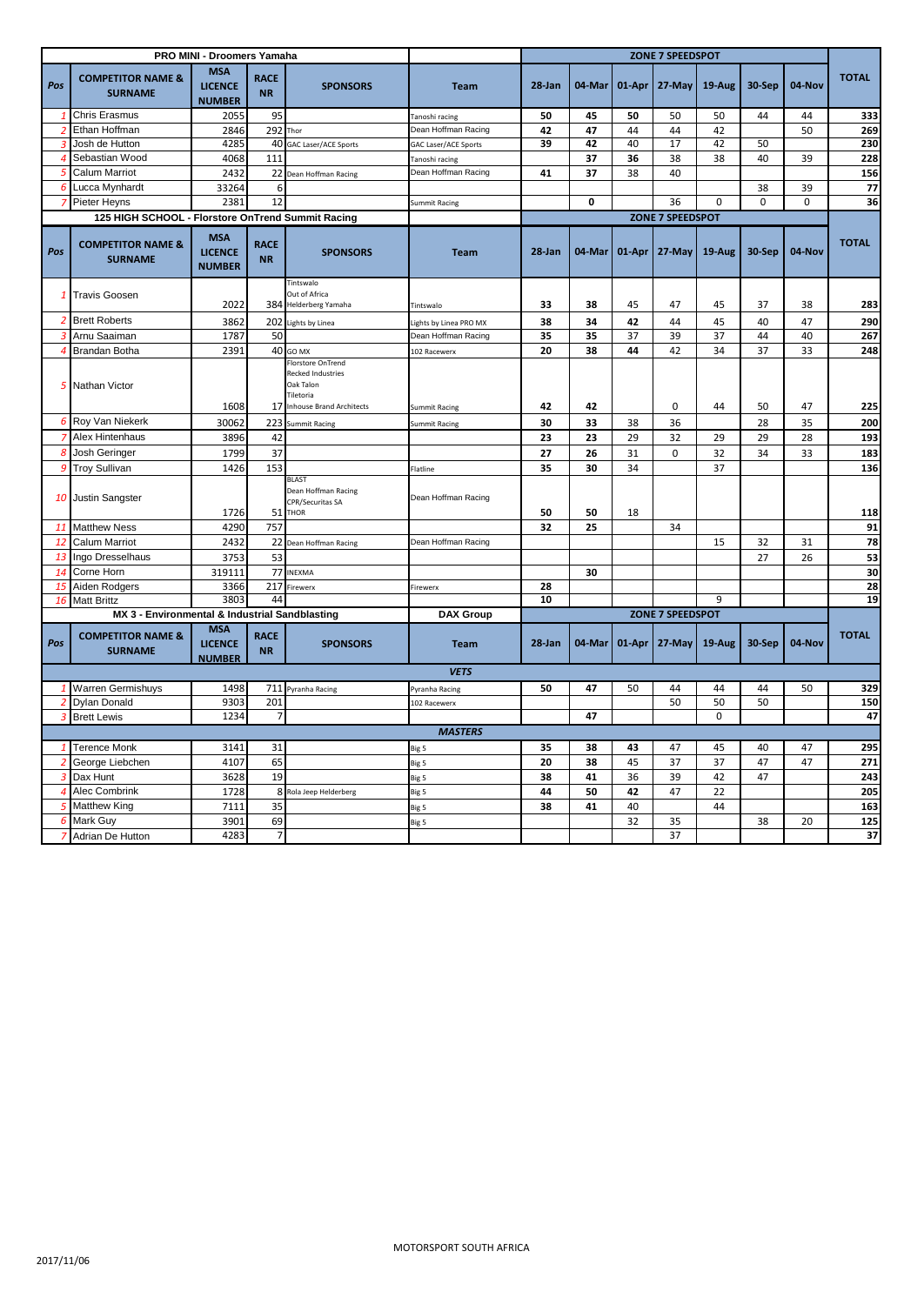| MX 2 - GAC Racing |                                                |                                               |                          | <b>ZONE 7 SPEEDSPOT</b>                                                                                      |                             |          |          |                 |                         |           |          |          |              |
|-------------------|------------------------------------------------|-----------------------------------------------|--------------------------|--------------------------------------------------------------------------------------------------------------|-----------------------------|----------|----------|-----------------|-------------------------|-----------|----------|----------|--------------|
| Pos               | <b>COMPETITOR NAME &amp;</b><br><b>SURNAME</b> | <b>MSA</b><br><b>LICENCE</b><br><b>NUMBER</b> | <b>RACE</b><br><b>NR</b> | <b>SPONSORS</b>                                                                                              | <b>Team</b>                 | 28-Jan   | 04-Mar   |                 | $01-Apr$ 27-May         | $19-Au$ g | 30-Sep   | 04-Nov   | <b>TOTAL</b> |
| 1                 | Seth vd Abeele                                 |                                               |                          | Florstore OnTrend<br><b>Recked Industries</b><br>Oak Talon<br>Tiletoria<br>Fist handwear<br>Dax Construction |                             |          |          |                 |                         |           |          |          |              |
|                   | Keegan Barnard                                 | 2750<br>1579                                  |                          | 338 Inhouse Brand Architects                                                                                 | Summit Racing               | 44<br>37 | 44<br>35 | 50<br>41        | 19                      | 44<br>38  | 50<br>42 | 42<br>42 | 274<br>254   |
| 2<br>3            |                                                |                                               |                          | 38 GAC Laser/ACE Sports<br>23 GAC Laser/ACE Sports                                                           | GAC Laser/ACE Sports        | 50       | 50       |                 | 50                      | 50        |          |          | 250          |
| 4                 | Anthony Raynard<br>Luke Du Toit                | 1583<br>1441                                  |                          |                                                                                                              | GAC Laser/ACE Sports        | 36       | 40       | 42              | 42                      | 40        |          | 50       | 200          |
|                   | Nathan Victor                                  | 1608                                          | 20<br>117                | <b>GAC Laser/ACE Sports</b><br><b>Recked Industries</b>                                                      | <b>GAC Laser/ACE Sports</b> | 15       | 16       |                 | 34                      | 33        | 42       | 38       | 178          |
| 6                 | <b>Devan Marais</b>                            | 1541                                          | 405                      |                                                                                                              | <b>Summit Racing</b>        | 30       | 30       | 34              | 35                      | 33        |          |          | 162          |
|                   | 7 Michael Wolhunter                            | 1989                                          |                          | ALFIE COX RACING<br>LEATT<br><b>FUCHS SILKOLENE</b><br>92 ELAND EQUIMENT HIRE                                |                             | 38       | 38       | 39              | 42                      |           |          |          | 157          |
|                   | 8 Brett Roberts                                | 3862                                          | 202                      | Lights by Linea                                                                                              | ights by Linea PRO MX       | 16       | 0        | 18              | 19                      | 36        | 38       | 18       | 145          |
| q                 | <b>Bradley Sullivan</b>                        |                                               | 72                       | Lights by Linea                                                                                              | Lights by Linea PRO MX      | 37       | 35       | 34              |                         |           |          |          | 106          |
| 10                | Roy van Niekerk                                | 30062                                         | 223                      | Summit Racing                                                                                                | Summit Racing               | 0        | 15       |                 | 33                      |           |          | 17       | 65           |
| 11                | Tom Rodger                                     |                                               | 231                      | Firewerx                                                                                                     | Firewerx                    | 0        | 13       |                 |                         |           |          |          | 13           |
|                   |                                                | <b>MX 1 - E2R</b>                             |                          |                                                                                                              |                             |          |          |                 | <b>ZONE 7 SPEEDSPOT</b> |           |          |          |              |
| Pos               | <b>COMPETITOR NAME &amp;</b><br><b>SURNAME</b> | <b>MSA</b><br><b>LICENCE</b><br><b>NUMBER</b> | <b>RACE</b><br><b>NR</b> | <b>SPONSORS</b>                                                                                              | <b>Team</b>                 | 28-Jan   | 04-Mar   | 01-Apr          | 27-May                  | 19-Aug    | 30-Sep   | 04-Nov   | <b>TOTAL</b> |
|                   | Anthony Raynard                                | 1583                                          |                          | 23 GAC Laser/ACE Sports                                                                                      | GAC Laser/ACE Sports        | 47       | 50       |                 | 50                      | 50        |          | 50       | 247          |
|                   | Brendan Rodger                                 |                                               | 31                       | Firewerx                                                                                                     | Firewerx                    | 34       | 32       | 20              | 37                      | 34        | 38       | 35       | 230          |
| 3                 | Kobus Le Roux                                  | 3138                                          | 551                      |                                                                                                              |                             | 34       | 33       | 47              |                         | 34        | 35       | 16       | 199          |
| 4                 | Keegan Barnard                                 | 1579                                          |                          | 38 GAC Laser/ACE Sports                                                                                      | GAC Laser/ACE Sports        | 39       |          |                 | 44                      | 19        | 44       | 38       | 184          |
|                   | <b>Alec Combrink</b>                           | 1728                                          | 8                        |                                                                                                              | Big 5                       | 37       | 33       | 47              | 40                      |           |          |          | 157          |
| 6                 | Seth van den Abeele                            | 2750                                          | 338                      |                                                                                                              | <b>Summit Racing</b>        | 20       | 40       |                 |                         |           | 50       | 44       | 154          |
|                   | 7 Tristan Purdon                               | 2019                                          |                          | Tintswalo<br>Out of Africa<br>41 Helderberg Yamaha                                                           | Tintswalo                   | 47       | 44       |                 |                         |           |          |          | 91           |
| 8                 | Luke Du Toit                                   | 1441                                          |                          | 20 GAC Laser/ACE Sports                                                                                      | GAC Laser/ACE Sports        |          | 38       |                 |                         | 40        |          |          | 78           |
| q                 | Justin Schultz                                 | 1289                                          | 42                       |                                                                                                              |                             |          |          |                 | 37                      | 17        |          |          | 54           |
| 10                | George Liebchen                                | 4107                                          | 65                       |                                                                                                              | Big 5                       |          |          |                 |                         |           | 35       | 18       | 53           |
| 11                | Dax Hunt                                       | 81967                                         | 19                       |                                                                                                              | Big 5                       |          |          |                 |                         |           | 40       |          | 40           |
| 12                | Matt van Galen                                 | 5971                                          | 48                       |                                                                                                              |                             |          |          |                 |                         |           |          | 40       | 40           |
| 13                | Terence Monk                                   | 3141                                          | 110                      |                                                                                                              | Big 5                       |          |          |                 |                         |           |          | 32       | 32           |
| 14                | <b>Bevan Gouws</b>                             | 3470                                          | 117                      |                                                                                                              |                             | 31       |          |                 |                         |           |          |          | 31           |
| 15                | Tom Rodger                                     | 3374                                          | 217                      |                                                                                                              |                             |          |          |                 |                         |           |          | 29       | 29           |
| 16                | <b>Brian Carstens</b>                          | 5045                                          | 219                      | Firewerx                                                                                                     | Firewerx                    |          |          |                 |                         |           |          | 29       | 29           |
|                   |                                                | <b>MX SUPPORT - Tintswalo Racing</b>          |                          |                                                                                                              |                             |          |          |                 | <b>ZONE 7 SPEEDSPOT</b> |           |          |          |              |
|                   |                                                | <b>MSA</b>                                    |                          |                                                                                                              |                             |          |          |                 |                         |           |          |          |              |
| Pos               | <b>COMPETITOR NAME &amp;</b><br><b>SURNAME</b> | <b>LICENCE</b><br><b>NUMBER</b>               | <b>RACE</b><br><b>NR</b> | <b>SPONSORS</b>                                                                                              | <b>Team</b>                 | 28-Jan   |          | 04-Mar   01-Apr | $27$ -May               | $19-Aug$  | 30-Sep   | 04-Nov   | <b>TOTAL</b> |
|                   | 1 Shaun Johnson                                | 4165                                          | 11                       |                                                                                                              |                             | 47       | 42       | 39              | 35                      |           | 39       | 36       | 238          |
|                   | 2 Aiden Rodger                                 | 3366                                          |                          | 217 Firewerx                                                                                                 | Firewerx                    |          | 22       | 50              | 38                      | 38        | 47       | 37       | 232          |
|                   | 3 Brian Carstens                               | 5018                                          | 58                       |                                                                                                              |                             |          |          | 42              | 35                      | 42        | 47       | 50       | 216          |
|                   | 4 Ryan Matthyser                               | 3686                                          | 94                       |                                                                                                              |                             | 39       | 36       | 36              | 31                      |           | 17       |          | 159          |
|                   | 5 Tom Rodger                                   |                                               |                          | 231 Firewerx                                                                                                 | Firewerx                    |          |          | 39              | 18                      | 42        | 16       | 44       | 159          |
| 6                 | <b>Justin Schultz</b>                          |                                               | 42                       | Eddy 2 Race<br><b>Caring Candies</b>                                                                         |                             | 0        | 50       |                 | 47                      | 50        |          |          | 147          |
|                   | Neil Glazer-Jones                              | 7204                                          | 132                      |                                                                                                              |                             | 0        | 36       | 36              | 29                      |           |          |          | 101          |
| 8<br>9            | Darren Botha<br><b>Tristan Walshe</b>          | 2406                                          | 227                      |                                                                                                              |                             | 47       | 39       |                 |                         |           |          |          | 86           |
| 10                | Nadja Meiburg                                  | 5453<br>7479                                  | 52<br>41                 |                                                                                                              |                             |          |          |                 |                         |           | 37<br>38 | 40<br>29 | 77<br>67     |
| 11                | <b>Matthew Ness</b>                            | 4290                                          | 757                      |                                                                                                              |                             |          |          |                 | 42                      |           |          |          | 42           |
| 12                | <b>Clem Kirst</b>                              | 4075                                          | 44                       |                                                                                                              |                             | 39       |          |                 |                         |           |          |          | 39           |
| 13                | Matt Sakko                                     |                                               | 171                      |                                                                                                              |                             |          |          |                 |                         |           |          | 33       | 33           |
| 14                | Colin Meder                                    |                                               | 310                      |                                                                                                              |                             |          |          |                 |                         |           |          | 32       | 32           |
| 15                | Chase Herholdt                                 | 5633                                          | 824                      |                                                                                                              |                             |          |          |                 | 31                      |           |          |          | 31           |
|                   | 16 Hugo Johnson                                |                                               | 14                       |                                                                                                              |                             |          |          |                 |                         |           |          | 31       | 31           |
|                   | 17 Matt Bester                                 |                                               | 30                       |                                                                                                              |                             |          |          |                 | 26                      |           |          |          | 26           |
|                   |                                                | OVER 35 125cc - FIREWERX                      |                          |                                                                                                              |                             |          |          |                 | ZONE 7 SPEEDSPOT        |           |          |          |              |
| Pos               | <b>COMPETITOR NAME &amp;</b><br><b>SURNAME</b> | <b>MSA</b><br><b>LICENCE</b>                  | <b>RACE</b><br><b>NR</b> | <b>SPONSORS</b>                                                                                              | <b>Team</b>                 | 28-Jan   | 04-Mar   | $01-Apr$        | 27-May                  | $19$ -Aug | 30-Sep   | 04-Nov   | <b>TOTAL</b> |
|                   |                                                | <b>NUMBER</b>                                 |                          |                                                                                                              |                             |          |          |                 |                         |           |          |          |              |
|                   | <b>Terence Monk</b>                            | 3141                                          | 18                       |                                                                                                              | Big 5                       | 44       | 50       | 50              | 50                      | 50        | 50       | 50       | 344          |
|                   | Mark Guy                                       | 33115                                         | 69                       |                                                                                                              | Big 5                       | 37       | 38       | 40              | 44                      | 22        | 44       | 39       | 264          |
| з                 | Haydon Wood                                    | 20677                                         | 43                       |                                                                                                              | Tanoshi racing              |          | 36       | 38              | 40                      | 40        | 19       | 37       | 210          |
| 4                 | <b>Chris Fielding</b>                          | 5786                                          |                          | 119 Reno Tech Racing                                                                                         | Reno Tech Racing            | 37       | 40       | 44              |                         |           | 40       | 44       | 205          |
| 5                 | Adrian De Hutton                               | 4283                                          |                          | <b>GAC Laser/ACE Sports</b>                                                                                  | GAC Laser/ACE Sports        | 40       | 44       |                 |                         |           |          |          | 84           |
| 6                 | Dean Hoffman                                   | 7106                                          | 51                       |                                                                                                              | Dean Hoffman Racing         | 50       |          |                 |                         |           |          |          | 50           |
| 7                 | Mark Hope                                      |                                               | 14                       |                                                                                                              |                             |          |          |                 |                         |           |          | 38       | 38           |
| 8                 | Nigel Mercer                                   | 1545                                          | 5                        |                                                                                                              |                             | 17       |          |                 |                         |           |          |          | $17$         |